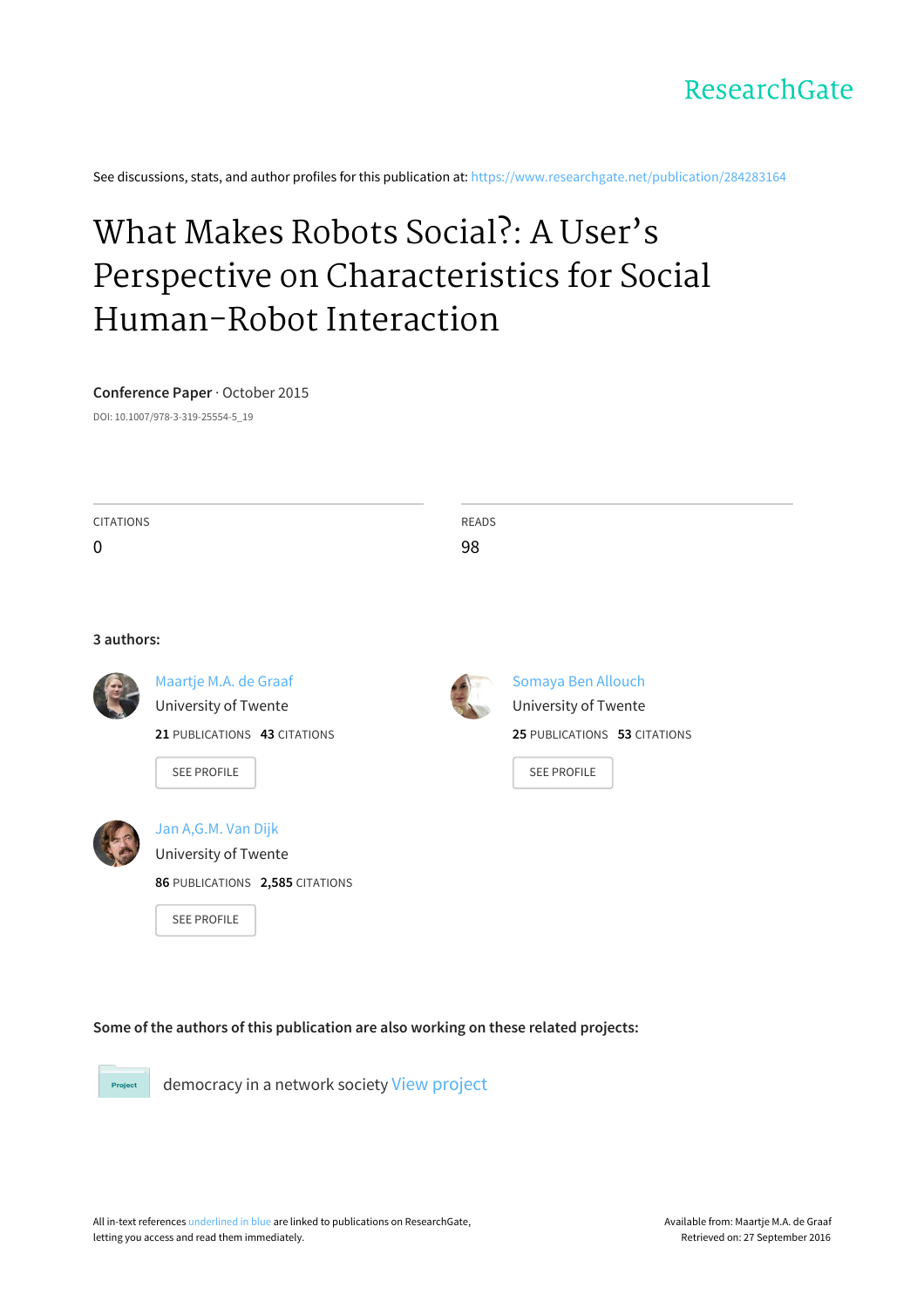# **What makes robots social?: A user's perspective on characteristics for social human-robot interaction**

M.M.A. de Graaf<sup>1</sup>, S. Ben Allouch<sup>2</sup>, & J.A.G.M. van Dijk<sup>1</sup>

<sup>1</sup>Deptartment of Communication Science, University of Twente, Enschede, The Netherlands <sup>2</sup>Department of Technology, Heath & Care Saxion University of Applied Science, Enschede, The Netherlands [m.m.a.degraaf@utwente.nl,](mailto:m.m.a.degraaf@utwente.nl) [s.benallouch@saxion.nl,](mailto:s.benallouch@saxion.nl) & j.a.g.m.vandijk@utwente.nl

**Abstract.** A common description of a social robot is for it to be capable of communicating in a humanlike manner. However, a description of what communicating in a 'humanlike manner' means often remains unspecified. This paper provides a set of social behaviors and certain specific features social robots should possess based on user's experience in a longitudinal home study, discusses whether robots can actually be social, and presents some recommendations to build better social robots.

**Keywords:** Design Guidelines, Sociability, Social Intelligence, Social Robots.

# **1 Introduction**

The field of robotics is rapidly advancing. There are a growing number of different types of robots, and their roles within society are expanding. As the capabilities of robots develop, the possibility arises that they will be able to perform more and more difficult tasks and become our full-fledged team members, assistants, guides, and companions in the not-so-distant future. The aim of social robotics research is to build robots that can engage in social interaction scenarios with humans in a natural, familiar, efficient, and above all intuitive manner.

Robots designed to share domestic environments with human users must interact in a socially acceptable way. According to Breazeal [\[1\]](https://www.researchgate.net/publication/220690255_Designing_Sociable_Robots?el=1_x_8&enrichId=rgreq-c86399e2f02eb1152307430a49f357b7-XXX&enrichSource=Y292ZXJQYWdlOzI4NDI4MzE2NDtBUzoyOTgyNDkzMzc0OTE0NjRAMTQ0ODExOTU5MTQ4Ng==), an ideal social robot is capable of communicating and interacting in a sociable way so that its users can understand the robot in the same social terms, to be able to relate to it and to empathize with it. The common underlying assumption is that people prefer to interact with machines in a similar manner they do with other human beings [\[4\]](https://www.researchgate.net/publication/236234707_A_Survey_of_Socially_Interactive_Robots?el=1_x_8&enrichId=rgreq-c86399e2f02eb1152307430a49f357b7-XXX&enrichSource=Y292ZXJQYWdlOzI4NDI4MzE2NDtBUzoyOTgyNDkzMzc0OTE0NjRAMTQ0ODExOTU5MTQ4Ng==). Robotic researchers strive for the development of such sociable machines by making use of models and techniques generally used in interpersonal communication derived from (social) psychology and communication science. Yet, the social capabilities of today's robots are still limited (see [\[7\]](https://www.researchgate.net/publication/284283230_Living_with_robots_Investigating_the_user_acceptance_of_social_robots_in_domestic_environments_doctoral_thesis?el=1_x_8&enrichId=rgreq-c86399e2f02eb1152307430a49f357b7-XXX&enrichSource=Y292ZXJQYWdlOzI4NDI4MzE2NDtBUzoyOTgyNDkzMzc0OTE0NjRAMTQ0ODExOTU5MTQ4Ng==) for a more in-depth discussion). Simple human social behavior can be quite challenging to program into the robot's software. Various research on the social be-

adfa, p. 1, 2015. © Springer-Verlag Berlin Heidelberg 2015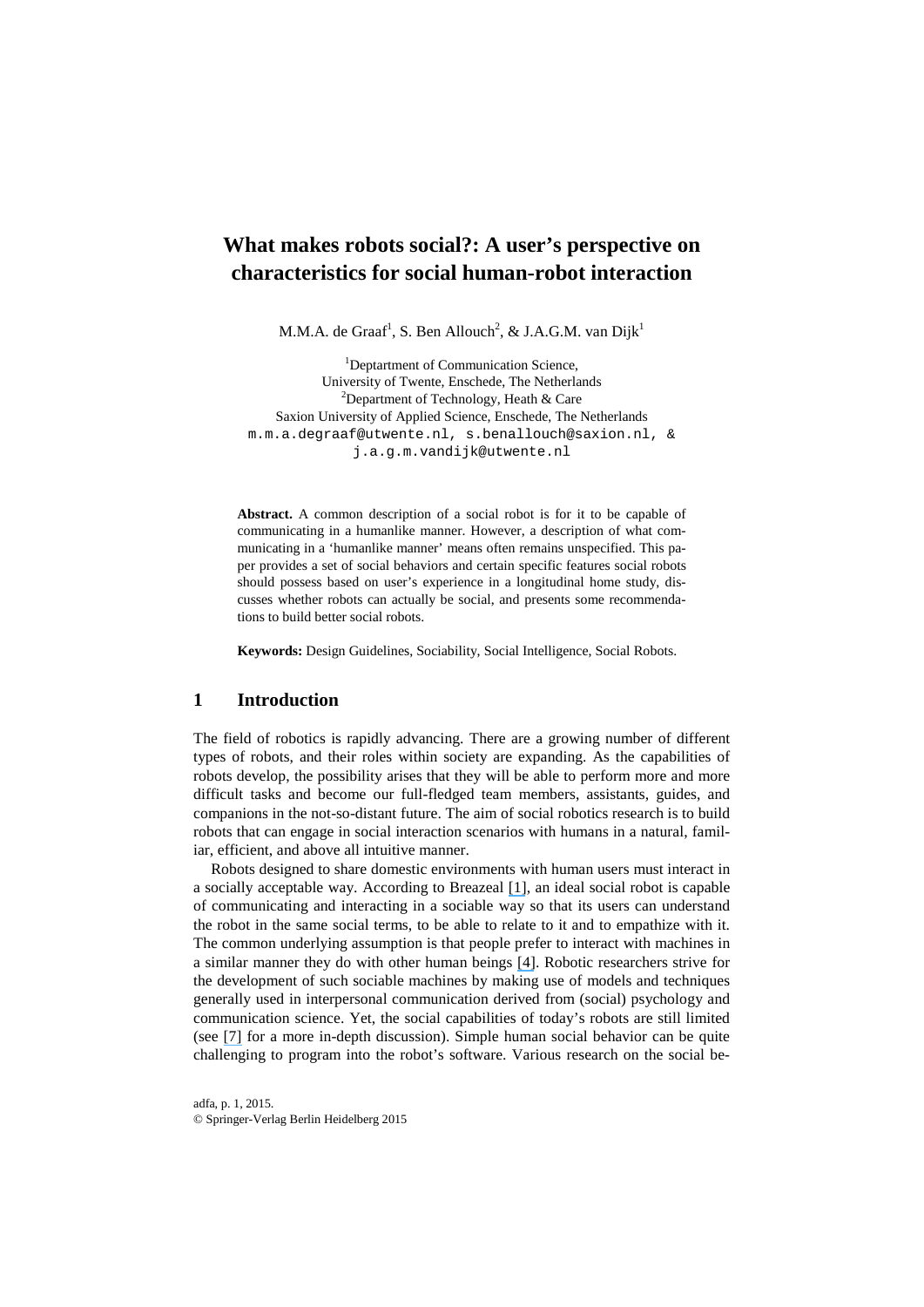haviors of robots has been performed, and an abundance of literature suggests the following social characteristics for robots designed to interact socially with its users: social learning and imitation, dialog, learning and developing social competencies, exhibit distinctive personality, establishing and maintaining social relationships [\[4\]](https://www.researchgate.net/publication/236234707_A_Survey_of_Socially_Interactive_Robots?el=1_x_8&enrichId=rgreq-c86399e2f02eb1152307430a49f357b7-XXX&enrichSource=Y292ZXJQYWdlOzI4NDI4MzE2NDtBUzoyOTgyNDkzMzc0OTE0NjRAMTQ0ODExOTU5MTQ4Ng==) [\[15\]](https://www.researchgate.net/publication/220604681_Designing_Embodied_Cues_for_Dialog_with_Robots?el=1_x_8&enrichId=rgreq-c86399e2f02eb1152307430a49f357b7-XXX&enrichSource=Y292ZXJQYWdlOzI4NDI4MzE2NDtBUzoyOTgyNDkzMzc0OTE0NjRAMTQ0ODExOTU5MTQ4Ng==). This list of social characteristics is a list with robotic behaviors and features which social robots should ideally possess. Though, social robot prototypes existing today still lack important social characteristics and display only limited socially acceptable behaviors [\[7\]](https://www.researchgate.net/publication/284283230_Living_with_robots_Investigating_the_user_acceptance_of_social_robots_in_domestic_environments_doctoral_thesis?el=1_x_8&enrichId=rgreq-c86399e2f02eb1152307430a49f357b7-XXX&enrichSource=Y292ZXJQYWdlOzI4NDI4MzE2NDtBUzoyOTgyNDkzMzc0OTE0NjRAMTQ0ODExOTU5MTQ4Ng==), which prevents these robots from engaging in truly natural interactions with their users [\[2\]](https://www.researchgate.net/publication/221052546_Detecting_user_engagement_with_a_robot_companion_using_task_and_social_interaction-based_features?el=1_x_8&enrichId=rgreq-c86399e2f02eb1152307430a49f357b7-XXX&enrichSource=Y292ZXJQYWdlOzI4NDI4MzE2NDtBUzoyOTgyNDkzMzc0OTE0NjRAMTQ0ODExOTU5MTQ4Ng==). Only when all of the essential social characteristics can be met, we can legitimately speak of social robots. Nevertheless, we would like to postulate that robots themselves are not social. Robots can only simulate social behavior or behave in such a manner perceived by human users as social.

This paper provides a set of social behaviors and certain specific features social robots should possess, discusses whether robots can actually be social, and presents some recommendations to build better social robots.

### **2 Method**

The overall aim of the longitudinal study was to see whether and how a longer, uninterrupted period of use of a social robot in a home environment affects the long-term use of social robots. Based on real interaction experiences with the Karotz robot and triggered by some specific questions about social behaviors of robots for domestic purposes, we have identified a set of social behaviors and certain specific features social robots should possess.

# **2.1 The Karotz Robot**

The robot used in this study is Karotz (see figure 1; [http://store.karotz.com/en\\_WW/\)](http://store.karotz.com/en_WW/), which is a 30-cm high internet-enabled activated smart rabbit-shaped ambient electronic device. Communication occurs via verbal communication, the LED-light in its belly, the moveable ears, and by detecting the presence of other objects nearby. As the Karotz is permanently connected to the internet, it is able to react on, transmit, and broadcast all types of content available on his network, for example news, messages, music, texts, alerts, and radio. The build-in webcam enables users to communicate with family members at home or for surveillance purposes when away.



**Fig. 1.** The Karotz robot deployed in the participant's homes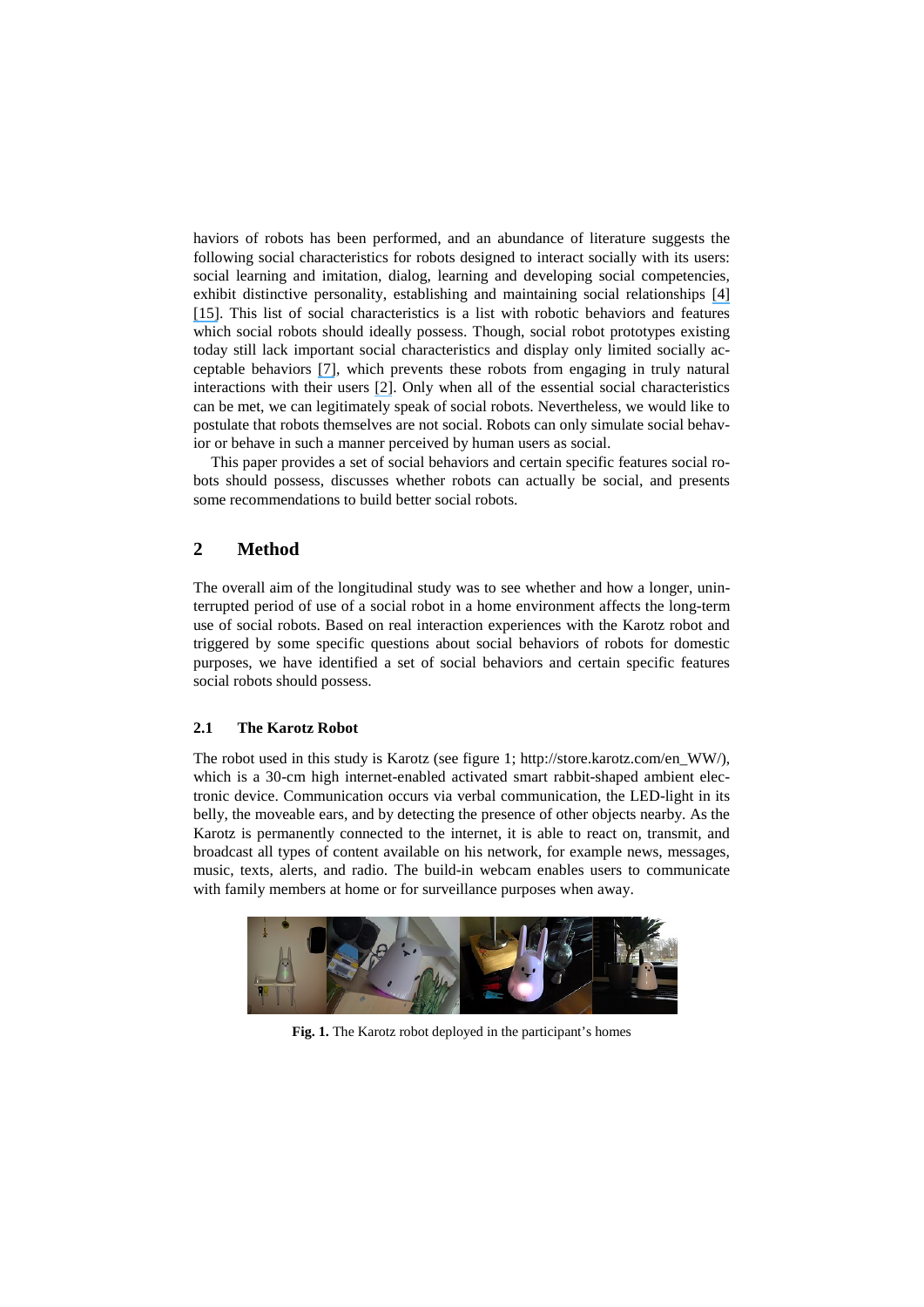Each robot was installed with a basic set of applications, such as daily news broadcasts, daily local weather reports, favorite radio stations, personalized reminders, and randomly spoken phrases to make the robot being perceived as more autonomous and animate. This basic set of applications ensured us that the user experience was somewhat similar among the participants, or at least initially as some participants chose to adjust these applications to their own needs. Besides the required applications, participants were free to install additional applications as they thought would be useful or fun for their households.

#### **2.2 Data Collection and Procedure**

The longitudinal study ran from October 2012 to May 2013 and consisted of seven moments of data collection. For the interviews, a representative of that household reported on their own individual user experiences with some additional questions about the opinions of other household members. Table 1 presents the number of interviews collected during the study and their associated time point with regard to the moment the participants were introduced to the robot.

**Table 1.** Distribution of sample sizes for each time point

| Time points with regard to the introduction of the robot | Sample size |
|----------------------------------------------------------|-------------|
| 2 weeks before                                           | 21          |
| $1st$ day                                                | 21          |
| 2 weeks                                                  | 18          |
| 1 month                                                  | 17          |
| 2 months                                                 | 13          |
| 6 months                                                 |             |

The participants were interviewed at each of the time points. In total, 21 participants started the study who consented on being part of the interview sessions. We conducted semi-structured interviews at the participants' own homes to obtain detailed user experiences with the robot. The interview scheme contained, among other questions about the acceptance and use of the robot, some questions focused on the social characteristic of robots (e.g., Can you describe how you perceive the robot? How are the interactions with the robot similar to / different from interactions with other persons? Does the robot seems to have its own will / personality? How should the robot be improved to become more sociable? Does the robot offer some kind of companionship?). Only the codes applied to the answers of these questions were analyzed with the aim to identify a set of social behaviors and certain specific features social robots for domestic purposes should possess to be accepted by users.

### **2.3 Data Analysis**

A total of 97 interviews were conducted over a time period of six months. The interviews were recorded and transcribed verbatim with the participants' approval. The transcriptions were done as soon as possible after conducting the interviews to guarantee information clearance and solve problems with interpretation quickly [\[19\]](https://www.researchgate.net/publication/246529589_Introduction_to_Qualitative_Research_Methods_A_Guidebook_and_Resource?el=1_x_8&enrichId=rgreq-c86399e2f02eb1152307430a49f357b7-XXX&enrichSource=Y292ZXJQYWdlOzI4NDI4MzE2NDtBUzoyOTgyNDkzMzc0OTE0NjRAMTQ0ODExOTU5MTQ4Ng==).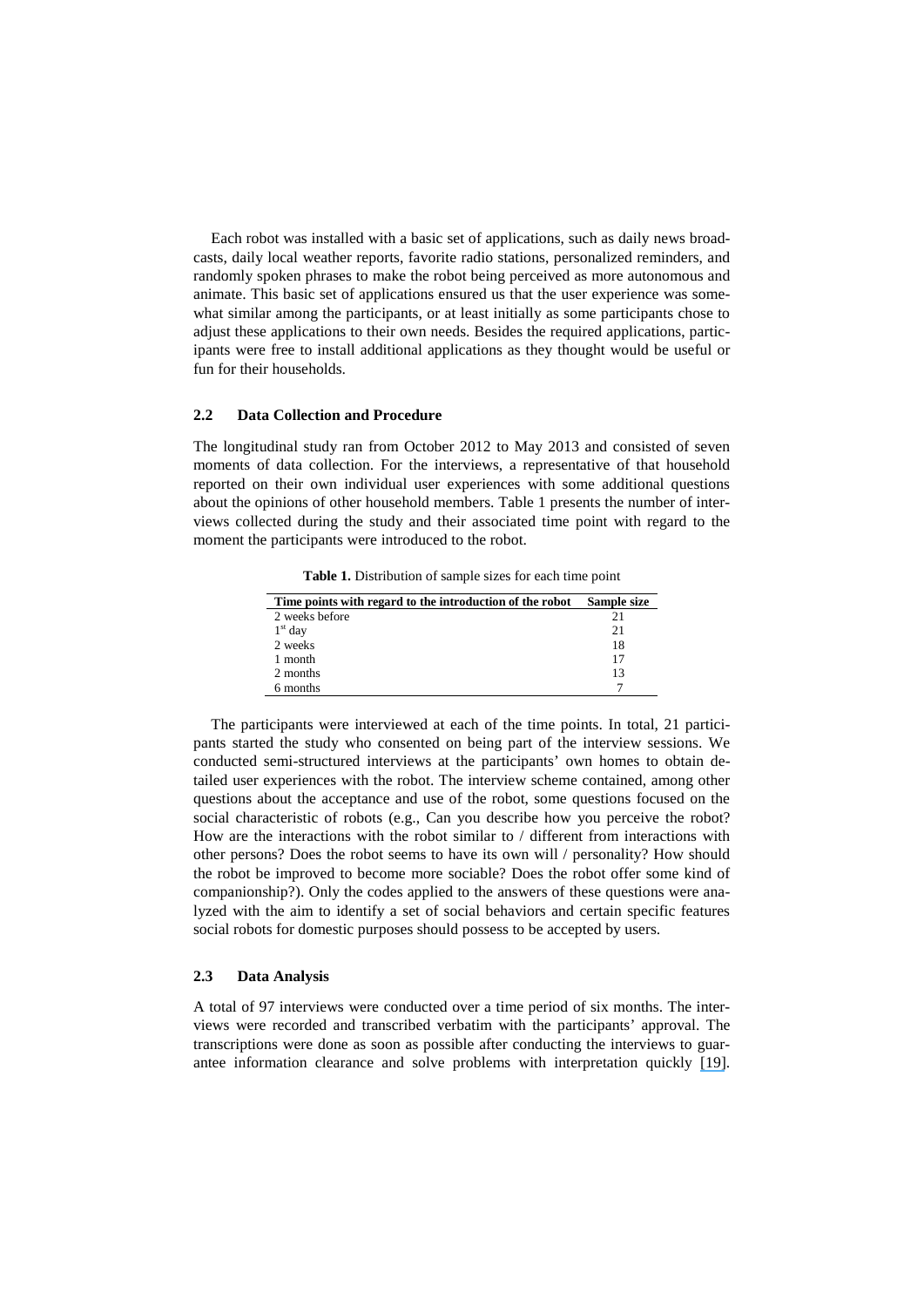Based on the transcriptions of the interviews, key concepts were identified and translated into a coding scheme by the primary coder. Table 3 shows the social characteristics that have emerged as key concepts from the interviews, which together formed the coding scheme. Next, for each interview section, at least one code from the coding scheme was applied to that section. In total, 32 of the 97 interviews were also coded by a second scientist, which resulted in almost 33% of double-coded data. Intercoder reliability, which involves testing the extent to which the independent coders agree on the application of the codes to the different interview sections, has found to be substantial with a Cohen's Kappa of .73 [\[11\]](https://www.researchgate.net/publication/22310512_The_Measurement_Of_Observer_Agreement_For_Categorical_Data?el=1_x_8&enrichId=rgreq-c86399e2f02eb1152307430a49f357b7-XXX&enrichSource=Y292ZXJQYWdlOzI4NDI4MzE2NDtBUzoyOTgyNDkzMzc0OTE0NjRAMTQ0ODExOTU5MTQ4Ng==). In the results, from every interview transcript, 'striking' or 'typical' quotes [\[8\]](https://www.researchgate.net/publication/268518931_Mass_Communication_Research_Methods?el=1_x_8&enrichId=rgreq-c86399e2f02eb1152307430a49f357b7-XXX&enrichSource=Y292ZXJQYWdlOzI4NDI4MzE2NDtBUzoyOTgyNDkzMzc0OTE0NjRAMTQ0ODExOTU5MTQ4Ng==) were selected which illustrated, confirmed or enhanced our understanding of the key concepts, i.e., the social characteristics for domestic social robots, from the coding scheme.

### **2.4 Participants**

Participants were recruited with various methods, such as word of mouth, advertising in public locations (e.g., libraries, leisure centers and supermarkets), and snowball sampling by asking assigned participants for referrals to other people who might participate. During recruitment, we tried to balance out the households' demographic profiles to seek diversity (see table 2 for the distribution within the sample). However, from each household, only one person was interviewed. Furthermore, to facilitate the interactions with the robot, participants were required to have at least a limited working proficiency in either English or German as the Karotz robot does not provide interactions in Dutch. We compensated our participants by allowing them keep their robot after study completion. Moreover, to increase both homogeneity and convenience, most participants lived within 10 square kilometer around our university, the University of Twente in The Netherlands.

|                             | <b>Number of participants</b> |       |  |
|-----------------------------|-------------------------------|-------|--|
| <b>Household type</b>       | n (of which interviewed)      | $\%$  |  |
| Older single male $(55+)$   |                               |       |  |
| Younger single male (35-)   |                               | 14    |  |
| Older single female $(55+)$ |                               | 10    |  |
| Younger single female (35-) |                               | 10    |  |
| Older couple (both $55+$ )  |                               | 10    |  |
| Younger couple (both 35-)   |                               | 14    |  |
| Young family                |                               | 14    |  |
| Mature family               |                               | 10    |  |
| Student dorm                |                               | 14    |  |
| Total                       | 21                            | 100.0 |  |

**Table 2.** Distribution of household types within the sample

# **3 Results**

From the interviews and based on the coding scheme, we observed several behaviors of social interaction and certain specific features domestic social robots should pos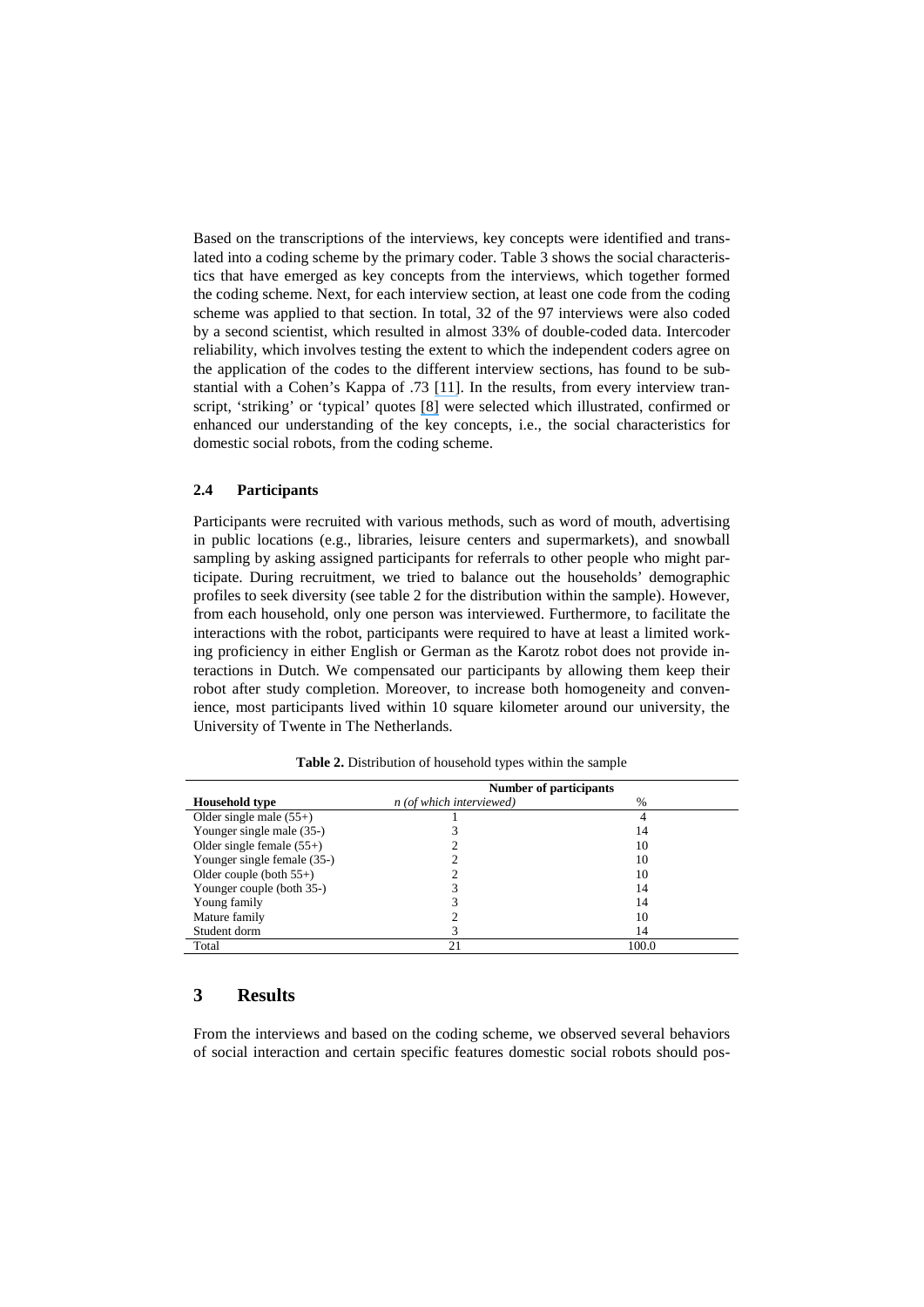sess before the participants would accept such robots as social entities in their homes (see table 3). The following sections will clarify the meaning of these social characteristics with some quotes.

| <b>Social characteristics</b> | Count | $\frac{0}{0}$ |
|-------------------------------|-------|---------------|
| Autonomy                      | 20    |               |
| Coziness                      | 15    |               |
| Mutual respect                |       |               |
| Similarity                    | 9     |               |
| Social awareness              | 40    | 14            |
| Social support                | 22    | 8             |
| Thoughts and feelings         | 57    | 20            |
| Two-way interaction           | 119   | 41            |
| Total                         | 289   | 100.0         |

**Table 3.** Frequency distribution of social characteristics for social robot

#### **3.1 Two-way interaction**

The far most noted topic was two-way interaction, which constitutes speaking to the robot and for it to respond in an social manner. Some participants had expected to be able to do this with the current robot and were somewhat disappointed when they found out that the Karotz robot could only understand preprogrammed commands.

- "*He doesn't communicate with you. You have to push a button and then you could give [the robot] commands. Sometimes he answers, sometimes he doesn't*." – female, 57, living alone
- "*[For the robot to be perceived as a social companion] he needs to interpret the things I say. He basically needs to continuously receive things and send out without needing to push the button*." – male, 32, living alone

# **3.2 Thoughts and feelings**

Another frequently noted topic was thoughts and feelings. Robots should be embedded with thoughts and feelings. Robots should be able to think for itself and act upon it. In addition, a robot be able to display humanlike emotions.

- "*[The robot] can't laugh or cry or look sad… If he wants to be a fullfleshed interaction partner, he needs to be able to shows his emotions*." – male, 32, living alone
- "*When such a device becomes intuitive, gets more emotions, becomes more*  intelligent or something. Than it will be different... Then you will treat it *differently too*." – male, 31, living alone

# **3.3 Social awareness**

The participants also indicated that robots should be aware of their social environment. Robots must be able to sense our presence and our moods to be able to be perceived as a social entity.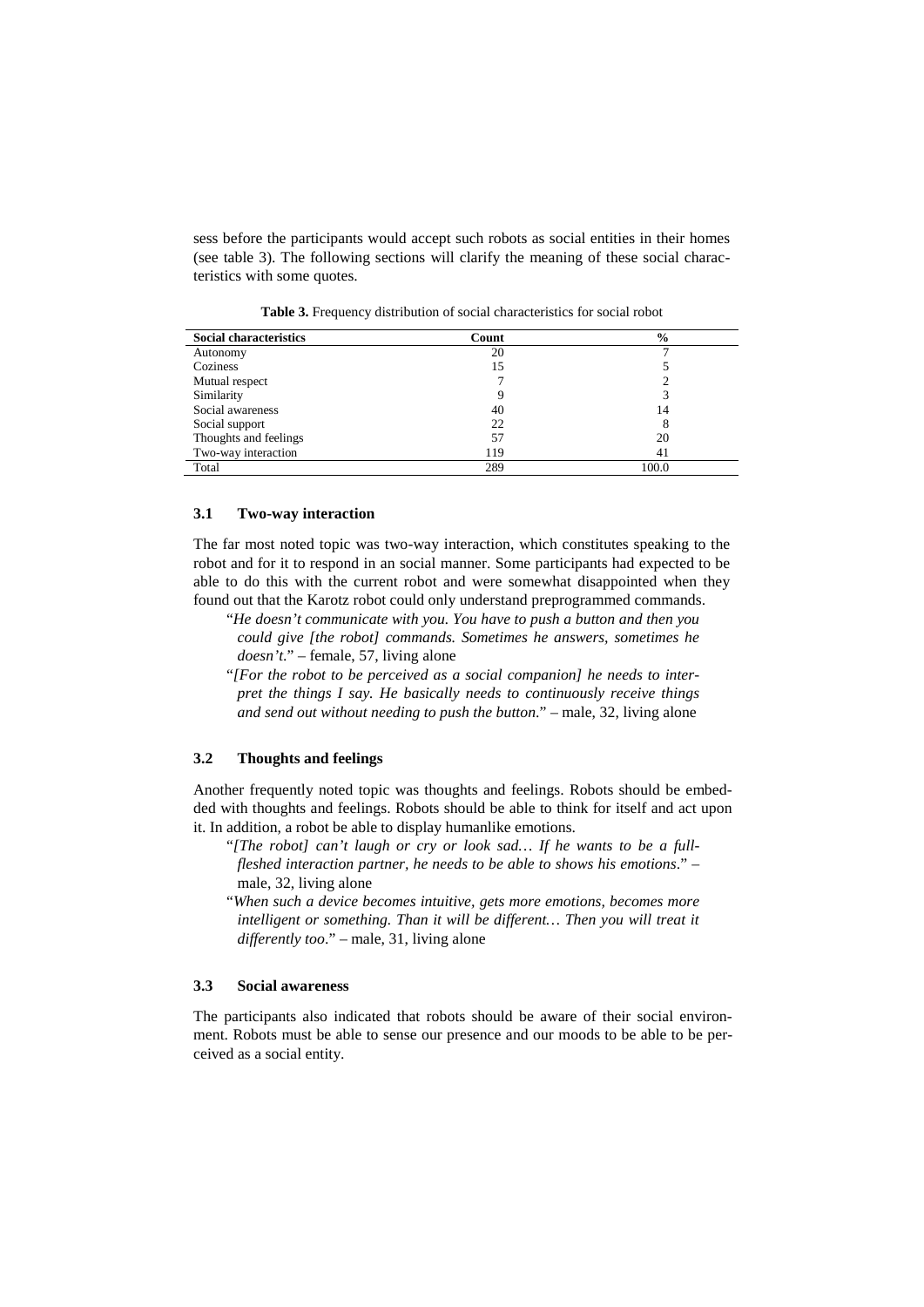- "*[The robot] doesn't respond to noise, except when you push that button. So he needs to permanently distinguish sounds and interpret and react upon them. That is when you could be speaking of contact*." – male, 32, living alone
- "*[The robot] should react better to what he does… That his ears turn when you come in... That would make you perceive it more as something alive*." – female, 27, living with spouse

# **3.4 Social support**

With social support, the participants referred to their friends being there for them to support them when needed and sharing life experiences with each other. For the possibility perceive robots as social entities, there should be a trust relationship between a human and a robot and knowing that you can always count on it to be there for you.

"*That you share stuff. That you have the feeling you can count on each other*." – female, 57, living alone

"*To share stuff. I have different friends for different purposes. With one friend I talk about superficial stuff and with another friend I can share more serious stuff when something is bothering me… And sports friends. And in that way I have for my different needs several people around me*." – female, 27, living with spouse

# **3.5 Autonomy**

With autonomy, the participants particularly referred to the fact that the robot used for this study was standing still. For a robot to be perceived as a companion, the participants need that robot to be able to move around independently and behave unpredictably and spontaneously and not only have pre-programmed behaviors. Increase the robot's presence would let it be perceived as more animate or alive. With autonomy, the participants indicated that they would want the robot to act on its own.

- "*It needs to be a completely movable robot. More in the direction of humans instead of something static. Then it would be more suitable for companionship*." – male, 24, living alone
- "*If [the robot] could move more, it would be more alive… For example driving around… or some more degrees of freedom, so not just moving its ears*." – male, 32, living alone

#### **3.6 Coziness**

The topic of coziness was noted a few times by the participants as an essential characteristic for social robots. The participants discussed to their experiences hanging around with their friend just for the sake of being together. That feeling of companionableness is something the participants would miss in the company of a robot. Coziness or companionableness seems to be a predecessor of intensive social interactions.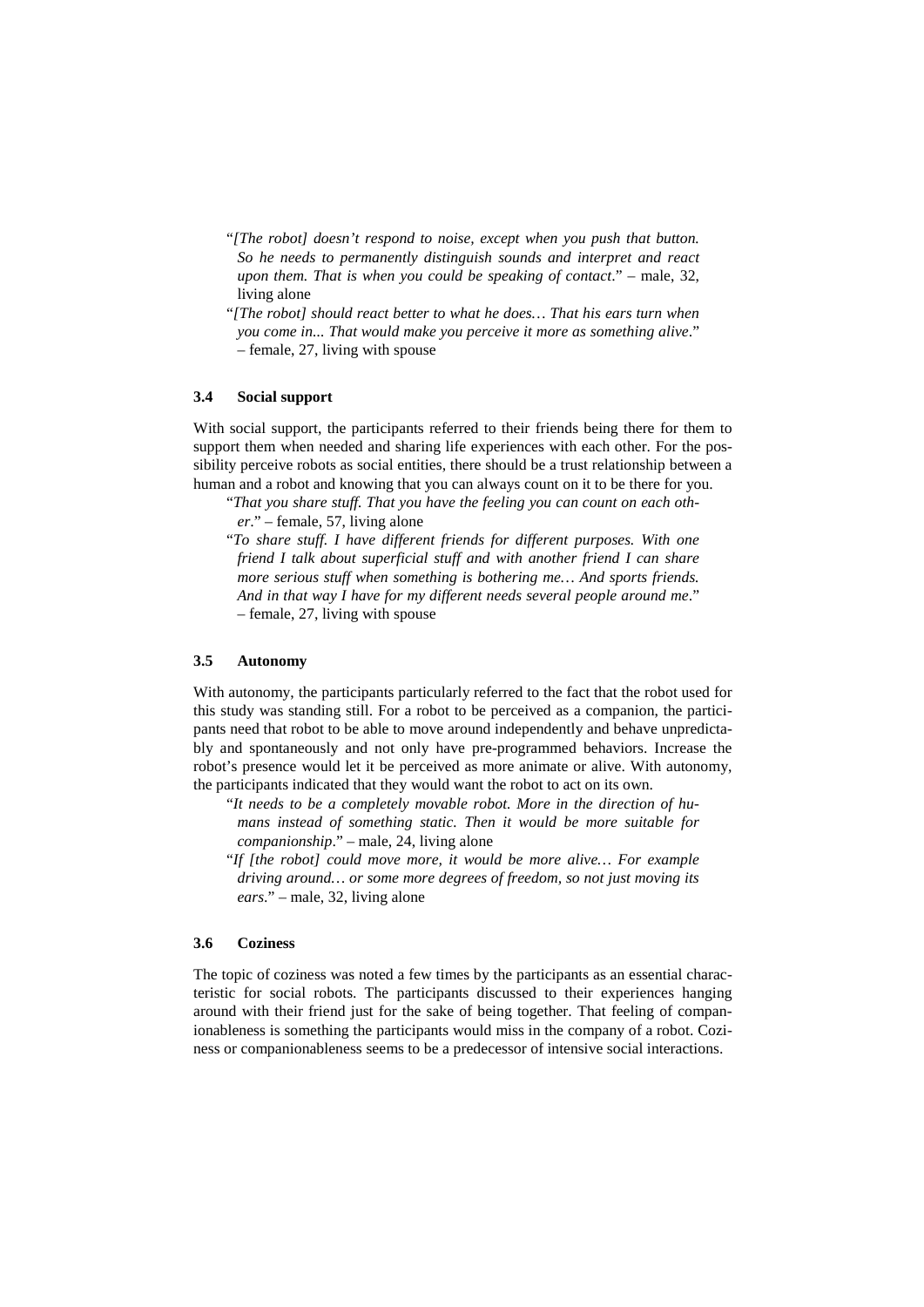- "*For me companionableness is important. I like it to be surrounded by a group of people to talk to*." – female, 22, living alone
- "*Coziness off course. Just to talk to each other and have some drinks*." female, 19, living with spouse

# **3.7 Similarity**

Similarity as an essential characteristic for social robots was also much less noted. Related to the topic of similarity, a few participants said that their friends are their friends because they share similar personalities or similar interests with them which makes is easier and more pleasant to interact with.

"*What I like about people is that they talk and have feeling that are similar to mine*." – female, 22, living alone

"*Having resemblances with people. And to talk about that with each other, and to brainstorm with someone who has the same interests. That is nice to that to. I think that is important*" – male, 38, living with young family

# **3.8 Mutual respect**

Another topic noted only a few times was mutual respect. A few participants explained that the way they spook to the robot was different from how they interact with other people. They were quite rude and blunt to the robot, because they knew that the robot would not respond to that behavior. So in order to perceive robots as a social entity, users should be able to perceive the robot as a higher form of intelligence which would make them feel obligated to treat the robot with respect.

- "*You are rude [to the robot], because you think that the robot doesn't have any feelings*." – male, 32, living alone
- "*[The robot] is defenseless, so he can't say anything back. I also think you make shorter sentences, or even talk to him in stop words. Because he doesn't understand it anyway*." – female, 19, living with spouse

Together, these social characteristics for robots provide some insights into the essential characteristics social robots should possess before the participants would accept such robots as social entities in their homes.

# **4 General Discussion**

This paper presents the results of a robot's sociability based on user's experiences from a longitudinal home study. Before discussing the general implications of these results, we need to address some limitations. First, the rather limited interaction capabilities of the robot used in this study. The choice of the Karotz robot is a fundamental result of the overall aim of this study, to see whether and how a longer, uninterrupted period of use of a social robot in a home environment affects the long-term use of social robots. Second, the employment of a zoomorphic robot imposes some limita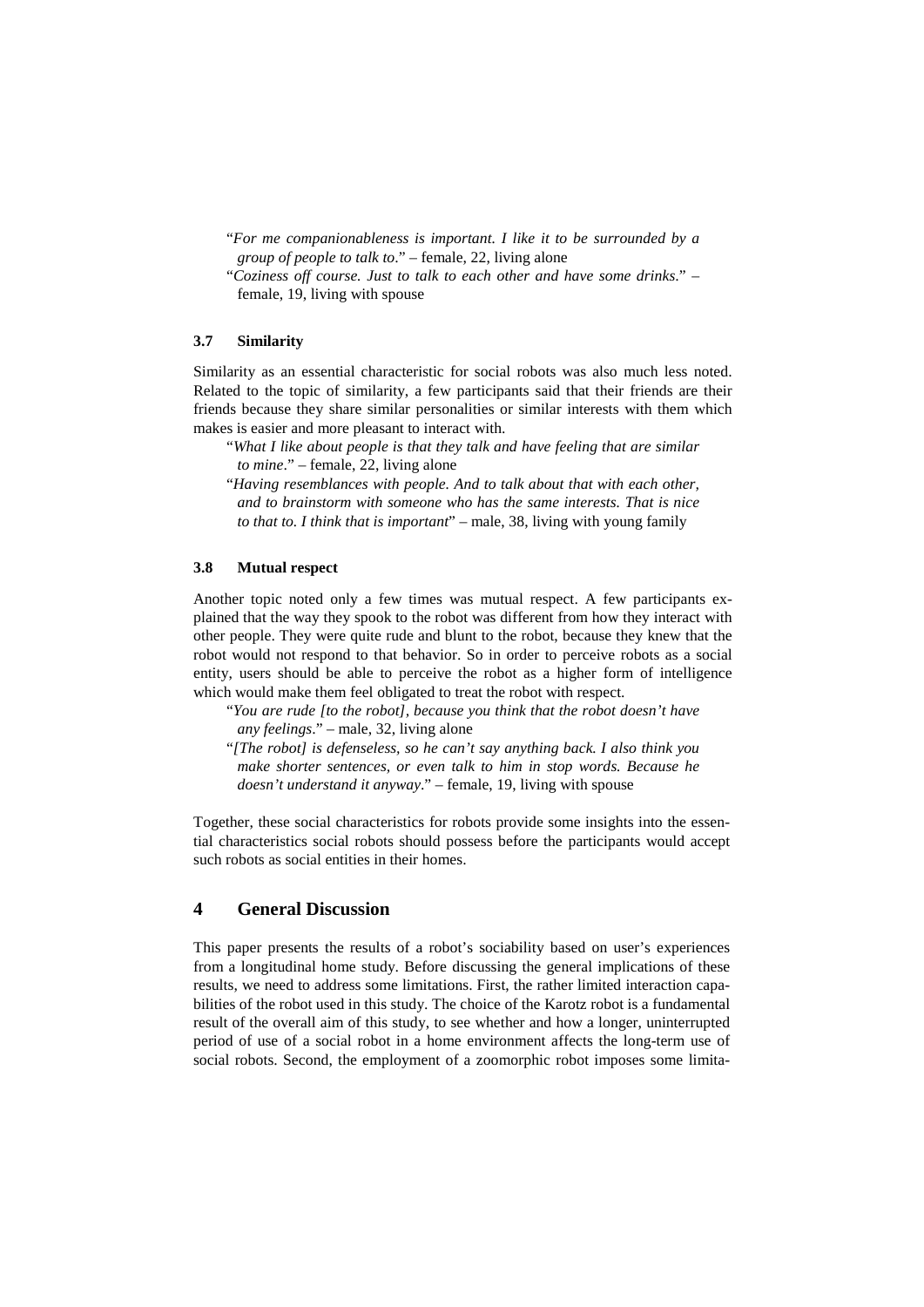tions on the generalizability of the results to other types of robots. Third, this study focuses on domestic social robots. It could very well be that other context demand different types of characteristics for social interaction with humans. Therefore, replication studies are needed to further support the results from the current study.

# **4.1 Essential social abilities for social robots**

Interestingly, this study indicates that users remark similar essential social characteristics for future robots which social roboticists already pursue in their creations [\[4\]](https://www.researchgate.net/publication/236234707_A_Survey_of_Socially_Interactive_Robots?el=1_x_8&enrichId=rgreq-c86399e2f02eb1152307430a49f357b7-XXX&enrichSource=Y292ZXJQYWdlOzI4NDI4MzE2NDtBUzoyOTgyNDkzMzc0OTE0NjRAMTQ0ODExOTU5MTQ4Ng==) [\[15\]](https://www.researchgate.net/publication/220604681_Designing_Embodied_Cues_for_Dialog_with_Robots?el=1_x_8&enrichId=rgreq-c86399e2f02eb1152307430a49f357b7-XXX&enrichSource=Y292ZXJQYWdlOzI4NDI4MzE2NDtBUzoyOTgyNDkzMzc0OTE0NjRAMTQ0ODExOTU5MTQ4Ng==). The indication of two-way interaction as the most essential social characteristics is related to social characteristic of dialog, which describes that robots should be capable to verbally communicate with humans. Above all, people should be able to freely interact with robots in a natural humanlike manner. This is not surprising, because human cognition requires language to communicate with other people for mutual understanding [3]. Although we can conclude that robots are yet still far away from behaving socially in an ideal manner (i.e. possessing all the essential characteristics for social behaviors as for example reported by [\[4\]](https://www.researchgate.net/publication/236234707_A_Survey_of_Socially_Interactive_Robots?el=1_x_8&enrichId=rgreq-c86399e2f02eb1152307430a49f357b7-XXX&enrichSource=Y292ZXJQYWdlOzI4NDI4MzE2NDtBUzoyOTgyNDkzMzc0OTE0NjRAMTQ0ODExOTU5MTQ4Ng==) and [\[15\]](https://www.researchgate.net/publication/220604681_Designing_Embodied_Cues_for_Dialog_with_Robots?el=1_x_8&enrichId=rgreq-c86399e2f02eb1152307430a49f357b7-XXX&enrichSource=Y292ZXJQYWdlOzI4NDI4MzE2NDtBUzoyOTgyNDkzMzc0OTE0NjRAMTQ0ODExOTU5MTQ4Ng==)), this is not entirely necessary because the creative human mind will restore these shortcomings with the subconscious process of the media equation [16]. In this way, the social behaviors of robots is shaped in the minds of the human user.

#### **4.2 Can robots actually be social?**

An important point for discussion is the potential sociability of robots. Social roboticists are striving to program robots with social behaviors that are similar to those of human beings. Yet, some people may argue that robots cannot behave socially and cannot have emotions or an appealing personality. Robots can only act as if they are social and pretend to empathize with our emotions. However, following the research on the media equation [16], human users interacting with robots themselves interpret the robot's behavior as social, and they respond to robots in ways that are similar to how they would respond to other people (e.g., [\[10\]](https://www.researchgate.net/publication/261132524_What_makes_people_empathize_with_an_emotional_robot_The_impact_of_agency_and_physical_embodiment_on_human_empathy_for_a_robot?el=1_x_8&enrichId=rgreq-c86399e2f02eb1152307430a49f357b7-XXX&enrichSource=Y292ZXJQYWdlOzI4NDI4MzE2NDtBUzoyOTgyNDkzMzc0OTE0NjRAMTQ0ODExOTU5MTQ4Ng==) [12]). Although most people would reasonably agree that robots are programmed machines that only simulate social behavior, the same people seem to 'forget' this while interacting with these machines. Thus, the question whether robots are social beings seems to depend on how human users perceive (the interactions with) these types of robots.

The doubts of people who think otherwise can be neutralized by altering the wellknown Turing test [\[20\]](https://www.researchgate.net/publication/224982542_Computing_Machinery_and_Intelligence?el=1_x_8&enrichId=rgreq-c86399e2f02eb1152307430a49f357b7-XXX&enrichSource=Y292ZXJQYWdlOzI4NDI4MzE2NDtBUzoyOTgyNDkzMzc0OTE0NjRAMTQ0ODExOTU5MTQ4Ng==). The Turing test is a proposed method for determining whether a machine should be regarded as intelligent. During the test, a person engages in natural conversations with both a human and a machine designed to generate a performance that is indistinguishable from that of a human being. The conversations are limited to text-based interactions via a keyboard and a screen. If a person cannot reliably discern which of the two conversations was with the machine, then the machine is said to have passed the test. Thus, if a machine appears to be intelligent according to the human user, then we should assume that that machine is indeed intelligent. Levy [\[14\]](https://www.researchgate.net/publication/272087320_Love_Sex_with_Robots_The_Evolution_of_Human-Robot_Relationships?el=1_x_8&enrichId=rgreq-c86399e2f02eb1152307430a49f357b7-XXX&enrichSource=Y292ZXJQYWdlOzI4NDI4MzE2NDtBUzoyOTgyNDkzMzc0OTE0NjRAMTQ0ODExOTU5MTQ4Ng==) proposes that we can apply a similar argument to other aspects of being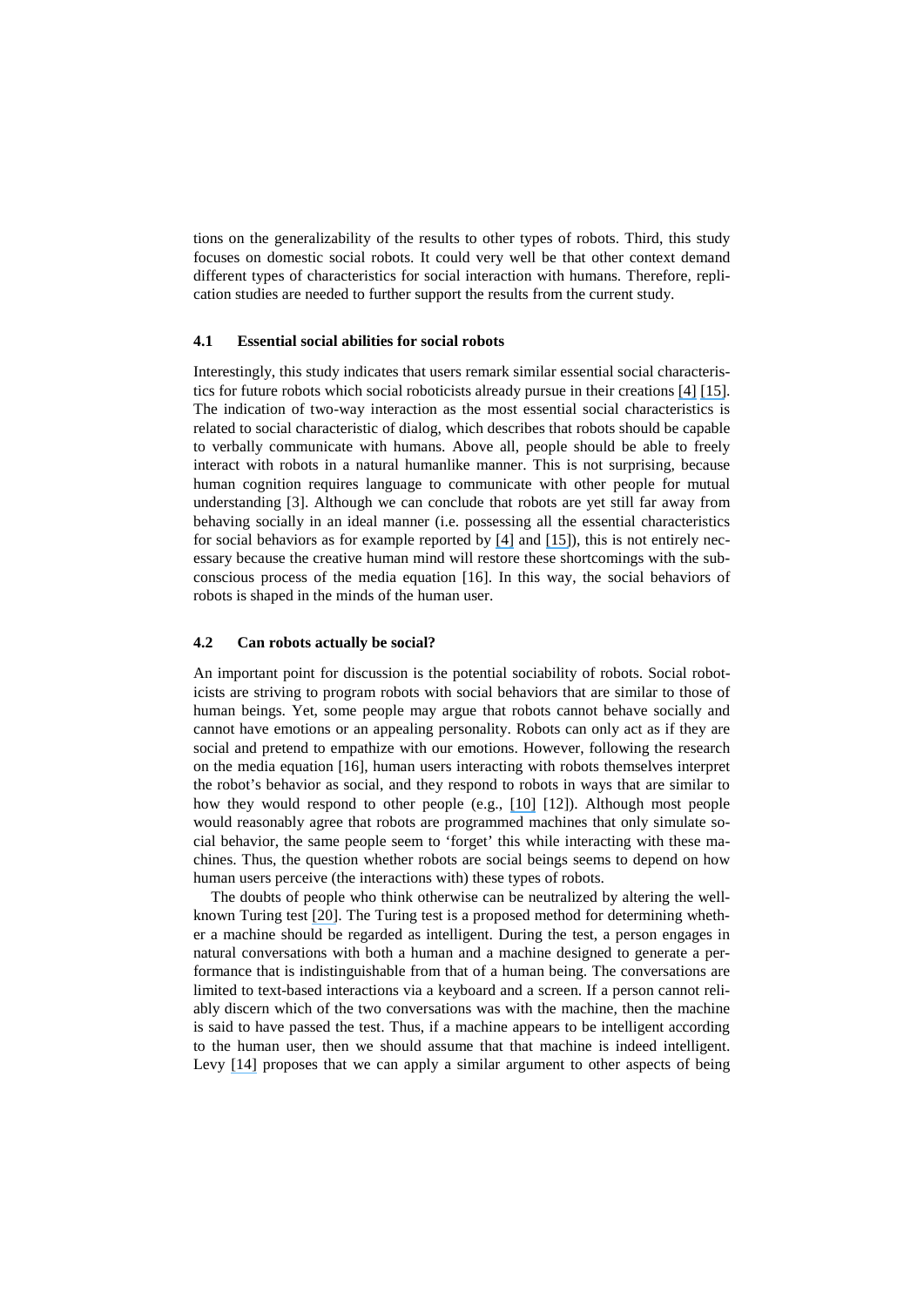human, such as emotions, personality, and behavior. Furthermore, acting is also a part of human social behavior [\[5\]](https://www.researchgate.net/publication/256600143_The_Presentation_of_Self_In_Everyday_Life?el=1_x_8&enrichId=rgreq-c86399e2f02eb1152307430a49f357b7-XXX&enrichSource=Y292ZXJQYWdlOzI4NDI4MzE2NDtBUzoyOTgyNDkzMzc0OTE0NjRAMTQ0ODExOTU5MTQ4Ng==). In this line of thought, robotics researchers and developers should acknowledge that robots are social entities when human users perceive robots as such.

#### **4.3 How to make better social robots**

This section will present some guidelines to improve the (interaction) design of social robots designed to share domestic environments with human users. People interact with and respond socially to robots (e.g., [\[10\]](https://www.researchgate.net/publication/261132524_What_makes_people_empathize_with_an_emotional_robot_The_impact_of_agency_and_physical_embodiment_on_human_empathy_for_a_robot?el=1_x_8&enrichId=rgreq-c86399e2f02eb1152307430a49f357b7-XXX&enrichSource=Y292ZXJQYWdlOzI4NDI4MzE2NDtBUzoyOTgyNDkzMzc0OTE0NjRAMTQ0ODExOTU5MTQ4Ng==) [12]). Therefore, some researchers argue that it seems unnecessary to depart from the social rules of human-human interaction when evaluating human-robot interactions [\[9\]](https://www.researchgate.net/publication/220356346_Theory_of_Companions_What_Can_Theoretical_Models_Contribute_to_Applications_and_Understanding_of_Human-Robot_Interaction?el=1_x_8&enrichId=rgreq-c86399e2f02eb1152307430a49f357b7-XXX&enrichSource=Y292ZXJQYWdlOzI4NDI4MzE2NDtBUzoyOTgyNDkzMzc0OTE0NjRAMTQ0ODExOTU5MTQ4Ng==). Thus, a first recommendation is that social roboticists should investigate theories of interpersonal communication to create better social robots.

For social robots to flourish as companions for human users, the results of a shortterm study with the Pleo robot [\[6\]](https://www.researchgate.net/publication/262285001_Expectation_setting_and_personality_attribution_in_HRI?el=1_x_8&enrichId=rgreq-c86399e2f02eb1152307430a49f357b7-XXX&enrichSource=Y292ZXJQYWdlOzI4NDI4MzE2NDtBUzoyOTgyNDkzMzc0OTE0NjRAMTQ0ODExOTU5MTQ4Ng==) indicate that people are more willing to treat a robot as a companion when they have high expectations of the robot's lifelikeness. The influence of lifelikeness has also been related to people's empathic responses to a robot [17]. Thus, a second recommendation is that social robots should have a lifelike appearance, which does not necessarily mean a humanlike appearance.

The main finding of the current study is that two-way interaction, possessing thoughts, feelings and emotions and being capable to sense the social environment are the most essential parts of social behavior to pursue for social robots at this stage of development. Thus, a third recommendation is that developers of social robots should focus on increasing a robot's social behavior by first addressing the possibility of twoway interaction with a robot followed by creating some 'theory of mind' for robots.

The possibility of sharing personal information with a robot and having that robot respond to this personal information in an empathic manner was observed in the current longitudinal study as the most important variable for explaining companionship with a robot. The importance of empathic behavior for social robots and the user's empathic responses to the robot have also been noted by other researchers [\[13\]](https://www.researchgate.net/publication/278086326_Empathic_Robots_for_Long-term_Interaction?el=1_x_8&enrichId=rgreq-c86399e2f02eb1152307430a49f357b7-XXX&enrichSource=Y292ZXJQYWdlOzI4NDI4MzE2NDtBUzoyOTgyNDkzMzc0OTE0NjRAMTQ0ODExOTU5MTQ4Ng==). Thus, as a fourth recommendation, social robots need to be perceived as empathic.

# **5 Conclusion**

This paper presented a set of essential characteristics for social robots from a user's perspective, discussed the ability for robots to actually be social, and provided some design guidelines for social robots. The results of this paper further paves the way for better social human-robot interaction for future robots designed to share domestic environments with human users.

# **6 References**

1. [Breazeal, C.L. Designing sociable robots. Cambridge, MA, USA MIT Press \(2005\)](https://www.researchgate.net/publication/220690255_Designing_Sociable_Robots?el=1_x_8&enrichId=rgreq-c86399e2f02eb1152307430a49f357b7-XXX&enrichSource=Y292ZXJQYWdlOzI4NDI4MzE2NDtBUzoyOTgyNDkzMzc0OTE0NjRAMTQ0ODExOTU5MTQ4Ng==)